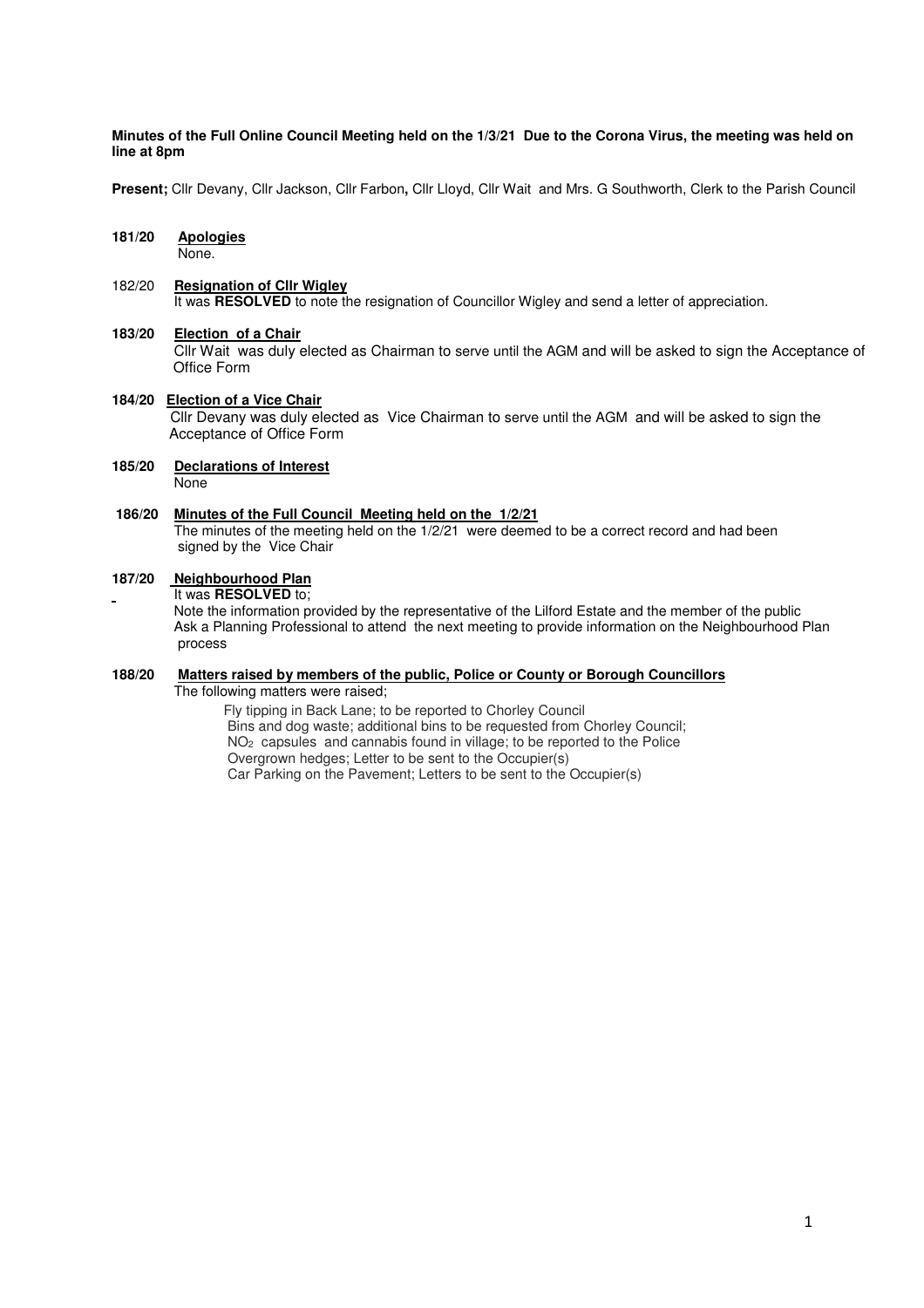### **189/20 Planning**

Planning Applications:

| Ref            | Location                                                                       | Details                                                                                                                                                                                                                                                                                                                                                      | Decisions                                                                                                                                                                                   |
|----------------|--------------------------------------------------------------------------------|--------------------------------------------------------------------------------------------------------------------------------------------------------------------------------------------------------------------------------------------------------------------------------------------------------------------------------------------------------------|---------------------------------------------------------------------------------------------------------------------------------------------------------------------------------------------|
| 21/00140/CLPUD | 133 South Rd, Bretherton. PR<br>26 9AD                                         | Application for a<br>Certificate of Lawfulness<br>for a proposed single<br>storey side extension                                                                                                                                                                                                                                                             | It was RESOLVED to object to the<br>application on the grounds that it<br>represented over development of<br>the site                                                                       |
| 21/00141/DIS   | Golden Acres Ltd Plocks Farm<br>Liverpool Road, Bretherton<br>Leyland PR26 9AX | Application to discharge<br>conditions 5 (remediation<br>strategy), 6 (employment<br>& skills plan) and 7<br>(surface water drainage<br>scheme) attached to<br>planning permission<br>20/00449/FULMAJ<br>(Demolition of existing<br>building and erection of<br>new packing hall (with<br>administration facilities)<br>and new canopy over<br>service yard) | It was RESOLVED to object to the<br>application on the grounds that the<br>owners should be asked to provide<br>an overall plan against which<br>individual applications can be<br>compared |
| 21/00077/TCON  | The Little Barn, South Road,<br>Bretherton Leyland PR26 9AJ                    | Notification of proposed<br>works to a tree in a<br>conservation area<br>including crown thin and<br>removal of lower<br>branches and deadwood<br>of 1no. chestnut                                                                                                                                                                                           | It was <b>RESOLVED</b> to seek the<br>advice of the Tree Officer.                                                                                                                           |

### **190/20 Finance**

#### **Payment**

 **190/01/20** .It was **RESOLVED** to pay the following invoices. The invoices having been inspected/authorized by Cllr Wait and Cllr Jackson

| Cheque No. | Recipient                                   | <b>Description</b>              | Amount  |
|------------|---------------------------------------------|---------------------------------|---------|
| 1708       | Glenys Southworth                           | Feb Salary                      | 184-60  |
| 1709       | Glenys Southworth                           | Feb Expenses                    | 13-97   |
| 1710       | <b>Wignalls Landscapes</b>                  | Grounds Maintenance work in Feb | 361.16  |
| 1711       | Lancashire Association of<br>Local Councils | Subscription for 2021-22        | 150-64  |
| 1712       | <b>OPSTA</b>                                | Subscription for 2021-22        | $10-00$ |

### **Monitoring Statement**

 **190/02/20** It was **RESOLVED** that the monitoring statement for the period to the 28/2/21 be approved and the Vice Chair had signed the statement on behalf of the Parish Council

### **191/20 Public Rights of Way**

It was **RESOLVED** to note the current situation

### **192/20 Drainage problems**

It was **RESOLVED** to note that no further action was needed

#### **Play Area Inspection Report**

It was **RESOLVED** to note the contents of the report (see also Item 205/20)

#### **194/20 Asset Register**

It was **RESOLVED** to agree the contents of the Register.